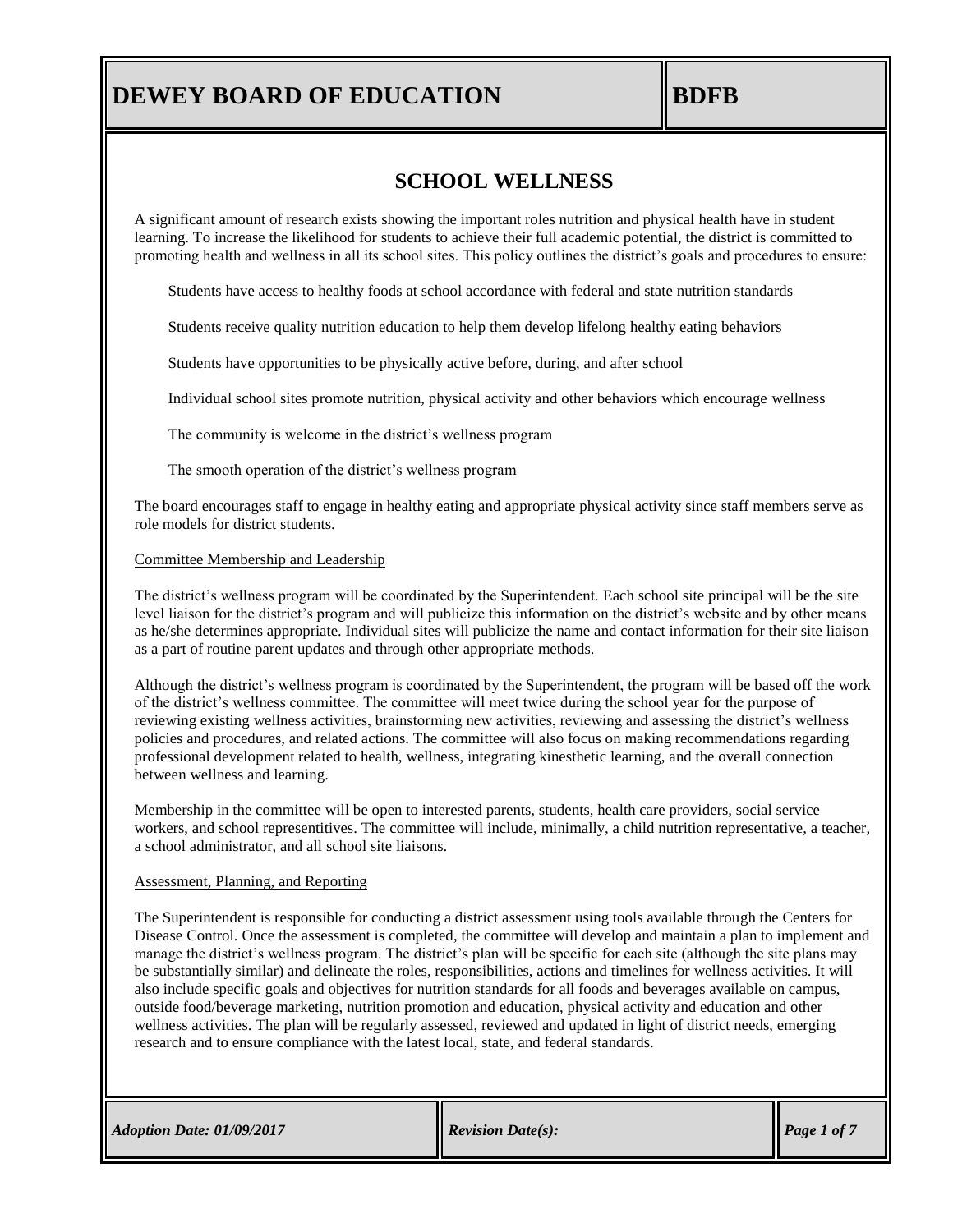The Superintendent will prepare a triennial progress assessment to be distributed via the district's quarterly newsletter. This assessment will include information such as the extent to which individual schools are in compliance with the policy, how the district's program compares with federal standards and a description of the overall progress in attaining the district's goals.

A copy of all assessments, plans and progress reports will be available through the Superintendent. The Superintendent will also maintain documentation demonstrating efforts to involve non-employees in the committee, minutes from the committee meetings, notes regarding wellness activities conducted, and information regarding how this information was made available to families and community members.

## Open Communication

The Superintendent and site liaisons are expected to make an effort to involve all district families and interested community members in district's wellness initiatives. This also includes providing parents with information regarding health and wellness, the district's policy and plan, activities, involvement opportunities, school meal standards and available child nutrition programs. This information will be communicated through a variety of methods, including publication in newsletters and on the website, at enrollment, back to school nights and similar activities.

## School Meals

The school district participates in the following USDA child nutrition programs:

- National School Lunch Program (NSLP)
- School Breakfast Program (SBP)

Participation in these programs is designed to ensure students receive plenty of fruits, vegetables, whole grains, and fat-free/low-fat milk to meet their nutrition needs. School meals are also calorically appropriate, moderate in sodium, low in saturated fat and have zero grams of trans fat.

Goals of the district's meal program include:

- Improving overall health
- Mitigating childhood obesity
- Modeling healthy eating in support of lifelong eating patterns
- Accommodating cultural food preference and special dietary needs.

## School meals:

- Are accessible to all students
- Are appealing and attractive to children
- Are served in clean and pleasant settings
- Meet or exceed current nutrition requirements established by local, state, and federal statutes and regulations
- Promote healthy food and beverage choices by:
	- o Making sliced or cut fruit available daily
	- o Displaying daily fruit options in students' line of sight/reach
	- o Creatively naming vegetable options
	- o Bundling daily vegetable options into all grab and go meals
	- o Training servers to politely prompt students to select and consume the daily vegetable options with their meal
	- o Placing white milk in front of other beverages in all coolers
	- o Highlighting alternative entrée options (e.g.,salad bar, yogurt parfaits, etc.) on signs within all service/dining areas
	- o Creating a reimbursable meal in all service areas (e.g., salad bars, snack rooms, etc.)

| <b>Adoption Date: 01/09/2017</b> | <b>Revision Date(s):</b> | $\bigcap$ Page 2 of 7 |
|----------------------------------|--------------------------|-----------------------|
|                                  |                          |                       |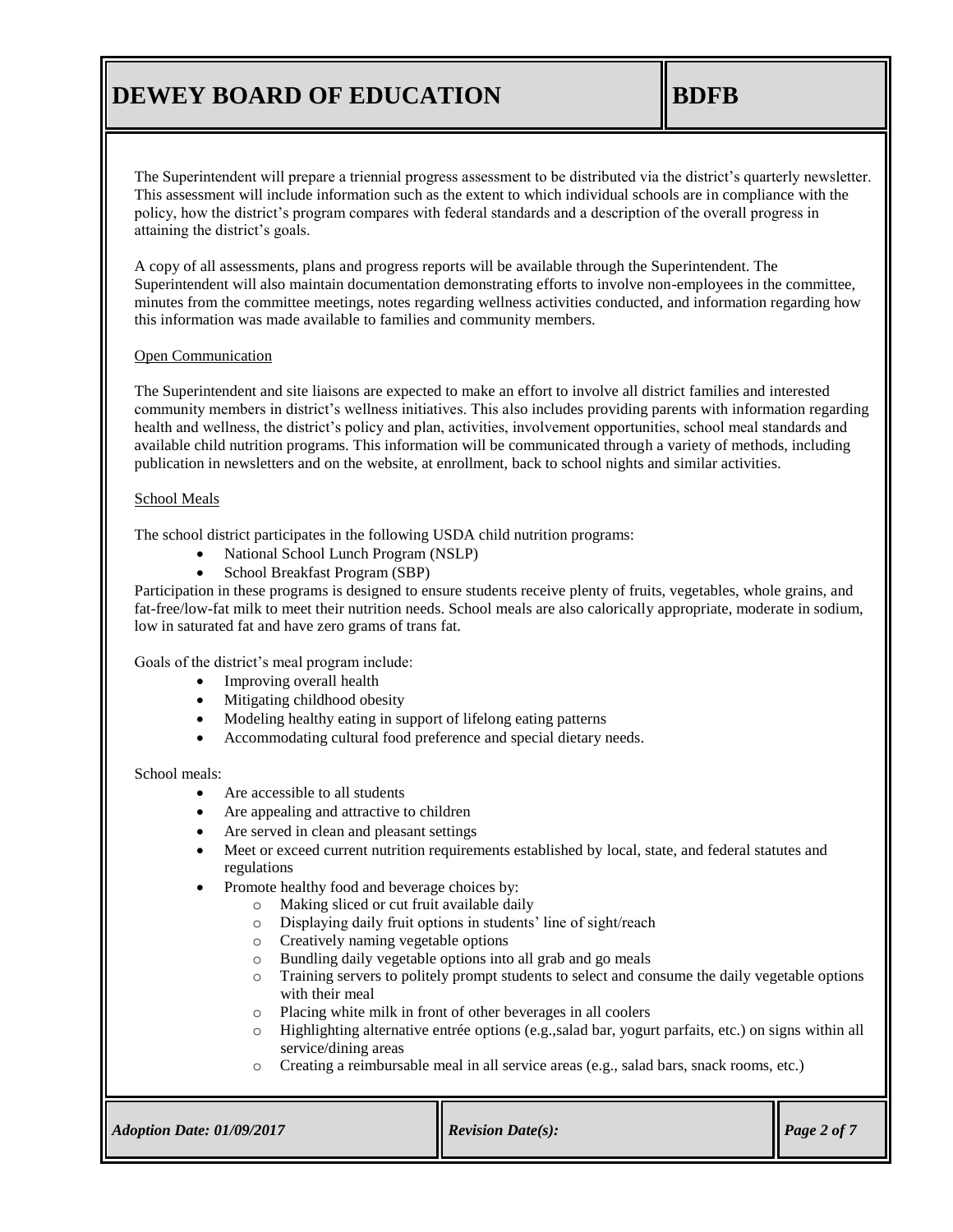## **BDFB**

- o Using student surveys and taste testing opportunities to inform menu development, dining space décor, and promotional ideas
- o Displaying student artwork in the service and/or dining areas
- o Marketing menu options through daily announcements

The district has taken the following steps in commitment to increasing student access to nutritious, appealing meals:

- Menus, with nutrition information, will be posted on the school website
- A certified nutrition professional will review/create menus
- Child nutrition professionals administer the district's program
- Students will have at least 10 minutes to eat breakfast and at least 20 minutes to eat lunch (from the time they are seated with their meal)
- Students are served lunch at a reasonable time of day
- Families will be informed about available child nutrition programs

## Qualifications and Training

All school nutrition employees will meet or exceed USDA hiring and annual continuing education/training requirements.

## Water

To promote hydration, free, safe, unflavored drinking water will be available to all students throughout the school day, including during mealtimes. Students may also bring and carry approved water bottles-filled only with waterthroughout the day.

## Competitive Foods and Beverages

Foods and beverages sold or offered apart from the school meal programs (competitive items) will, at a minimum, meet the USDA Smart Snacks in School standards.

Competitive items at celebrations and parties are not required to meet USDA Smart Snacks in School standards, although the site wellness liaisons are responsible for annually disseminating healthy and non-food party ideas to teachers who will provide this information to parents who are bringing classroom snacks.

No food or beverage will be used as a reward or withheld as a punishment, unless specified in a qualified student's IEP.

## Fundraising

Competitive items may be sold during the school day as a fundraiser as long as those items meet USDA Smart Snacks in School standards. Site principals will annually provide staff and PTA representatives a list of healthy fundraising ideas.

Any site wishing to conduct fundraisers which are exempt from the Smart Snack in School standards must follow the procedures and standards established by the Oklahoma State Deptartment of Education. This includes designating a contact person to oversee and document the exempt fundraisers.

No exempt fundraiser may continue for more than fourteen (14) days or be conducted while school meals or snacks are being served. No more than thirty (30) exempt fundraisers may be held per site per semester. For purposes of this policy, fundraisers include, but are not limited to, activities such as vending machines, snack shops, student stores, etc.

|  | <b>Adoption Date: 01/09/2017</b> |
|--|----------------------------------|
|  |                                  |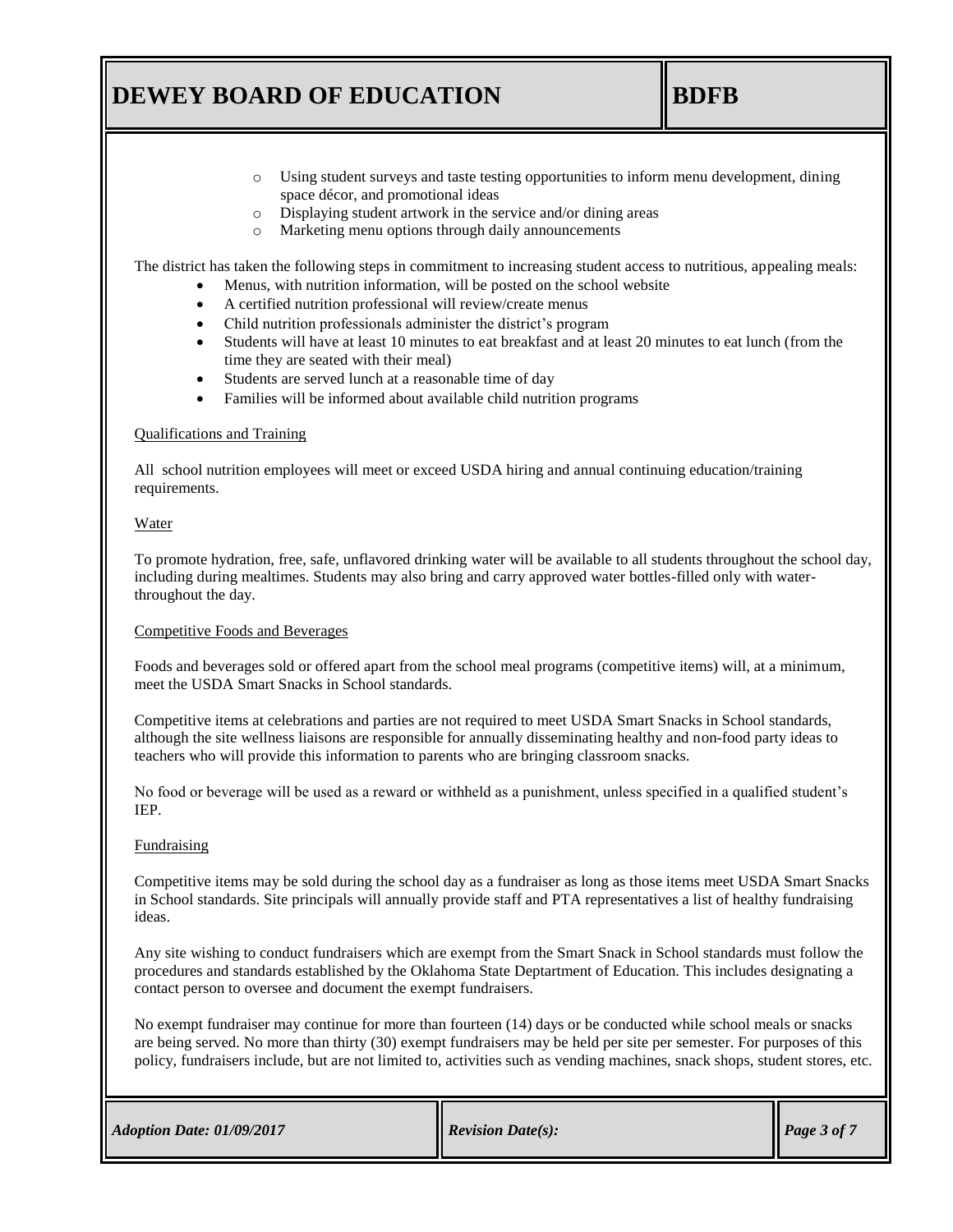The site principal must maintain documentation related to all fundraisers, including, but not limited to, the organization, the activity, class, or group benefiting from the fundraiser, as well as the dates of the fundraiser.

## Health and Nutrition Education

Good nutrition will be encouraged throughout the school day using evidence-based techniques, including creative marketing for nutritious food choices. This will create a food environment which encourages healthy eating and participation in school meal programs. Wellness committee employees and child nutrition workers will regularly consult federal and state resources for current tips and resources to implement these requirments.

The district's nutrition education will:

- Provide knowledge and skills so students can protect their health
- Be integrated across disciplines
- Be enjoyable, developmentally appropriate, and culturally relevant
- Promote nutritious foods and preparation methods
- Emphasize caloric balance (promote exercise)
- Coordinate with school meal and other relevant programs
- Teach media literacy related to food/beverage marketing

The district's health education curriculum will include:

- The relationship between eating, personal health and disease
- Food guidance from MyPlate
- Reading and using USDA's food labels
- Eating a variety of foods every day
- Balancing food intake and physical activity
- Eating more fruits, vegetables, and whole grain products
- Choosing foods that are low in fat, saturated fat, and cholesterol and do not contain *trans* fat
- Choosing foods and beverages with little added sugars
- Eating more calcium-rich foods
- Preparing healthy meals and snacks
- Risks of unheatlthy weight control practices
- Accepting body size differences
- Food safety
- Importance of water consumption
- Importance of eating breakfast
- Making healthy choices when eating at restaurants
- Eating disorders
- The Dietary Guidelines for Americans
- Reducing sodium intake
- Social influences on eating, including media, family, peers, and culture
- How to find valid nutrition and dietary information
- How to develop a plan and track progress toward achieving a personal goal to eat healthfully
- Resisting peer pressure related to unhealthy dietary behavior
- Influencing, supporting, or advocating for others' healthy behavior

### **Advertising**

In order to provide a consistent message for students, only those foods and beverages which meet USDE Smart Snacks in School standards may advertise on district property. This includes:

|  | $Adoption$ Date: $01/09/2017$ |
|--|-------------------------------|
|  |                               |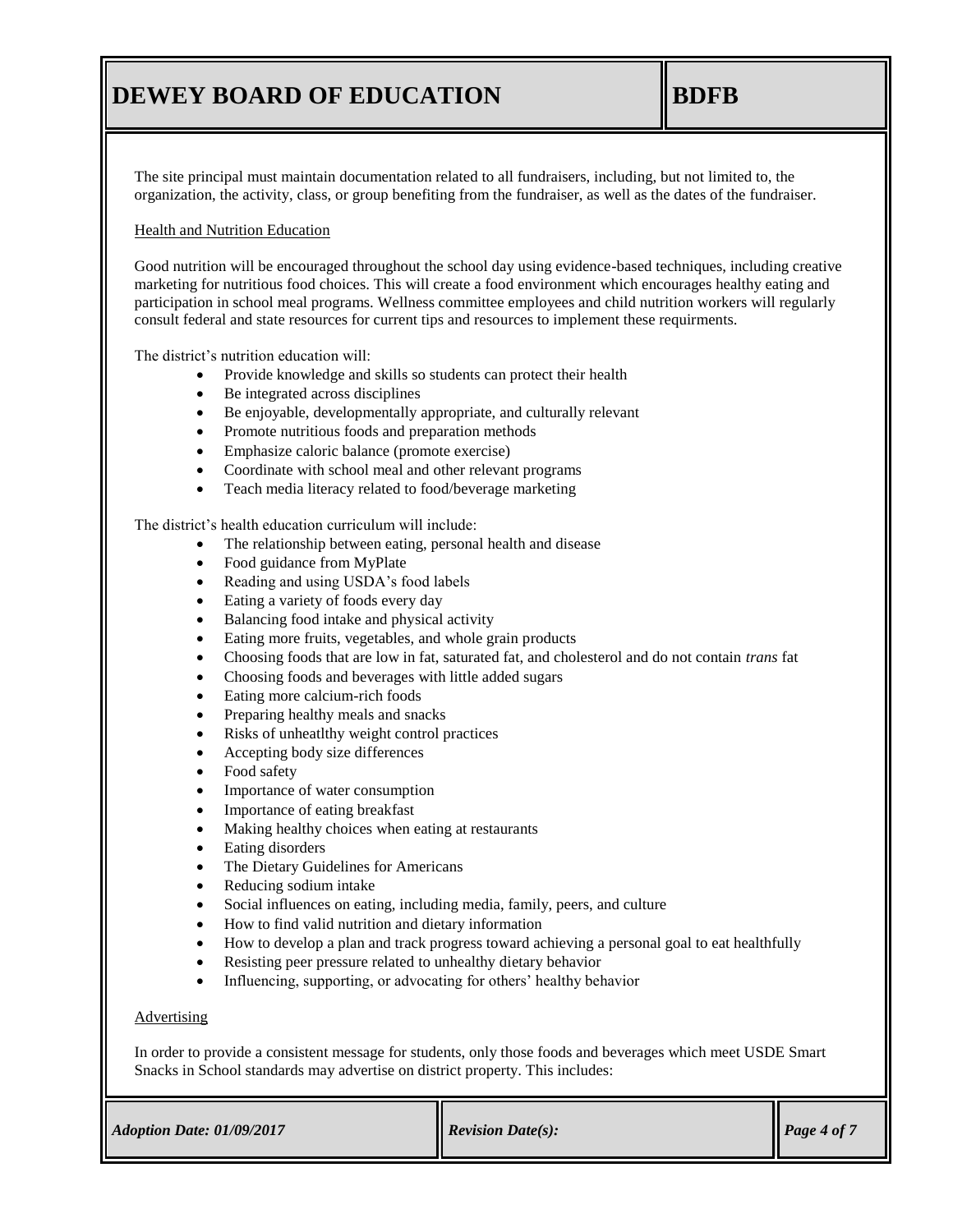## **BDFB**

- Brand names, trademarks, logos or tags, except when placed on a physically present food or beverage product or its container
- Displays, such as on vending machine exteriors
- Corporate brand, logo, name, or trademark on school equipment, such as marquees, message boards, scoreboards, or backboards (Note: the district will not immediately replace existing items, but will not accept or allow new items which violate this policy)
- Corporate brand, logo, name, or trademark on cups, menu boards, coolers, trash cans, and other food service equipment; as well as on posters, book covers, assignment books, or school supplies displayed, distributed, offered, or sold by the district
- Advertisements in school publications or mailings
- Free product samples, taste tests, or coupons of a product, or free samples displaying advertisement of a product

## Physical Activity

All schools will make a variety of physical activity available throughout the school day and will also seek opportunities to provide after-school physical activities. The district's physical activities include PE classes, recess, classroom based physical activity and after-school activities. Physical activity, including recess, will not be withheld as a punishment. This does not include participation in extracurricular activities which are privilege based. The district will maintain safe and appropriate grounds and facilities to promote active students.

The board will consider appropriate joint or shared use agreements for physical activity facilities to encourage all students and families to be active.

## Physical Education Classes

All district students, except those excused due to medical necessity, will participate in age-appropriate, sequential PE classes as required by state and federal curriculum standards. Students will also participate in state and/or federal assessments which promote fitness.

All district elementary students will participate in 60 minutes of physical education per week thoughout the school year.

During PE class, students must be moderately to vigorously active for at least half of the class time during most or all PE class sessions.

## Health Education – Physical Activity

The following topics will be included in the district's health education curriculum:

- The physical, psychological, or social benefits of physical activity
- How physical activity can contribute to a healthy weight
- How physical activity can contribute to the academic learning process
- How an inactive lifestyle contributes to chronic disease
- Health-related fitness (cardiovascular endurance, muscular endurance, muscular strength, flexibility, and body composition)
- Differences between physical activity, exercise, and fitness
- Phases of an exercise session (warm up, workout, and cool down)
- Overcoming barriers to physical activity
- Decreasing sedentary activities, such as TV watching
- Opportunities for physical activity in the community

| <b>Adoption Date: 01/09/2017</b> | <b>Revision Date(s):</b> | $\lvert$ Page 5 of 7 |
|----------------------------------|--------------------------|----------------------|
|                                  |                          |                      |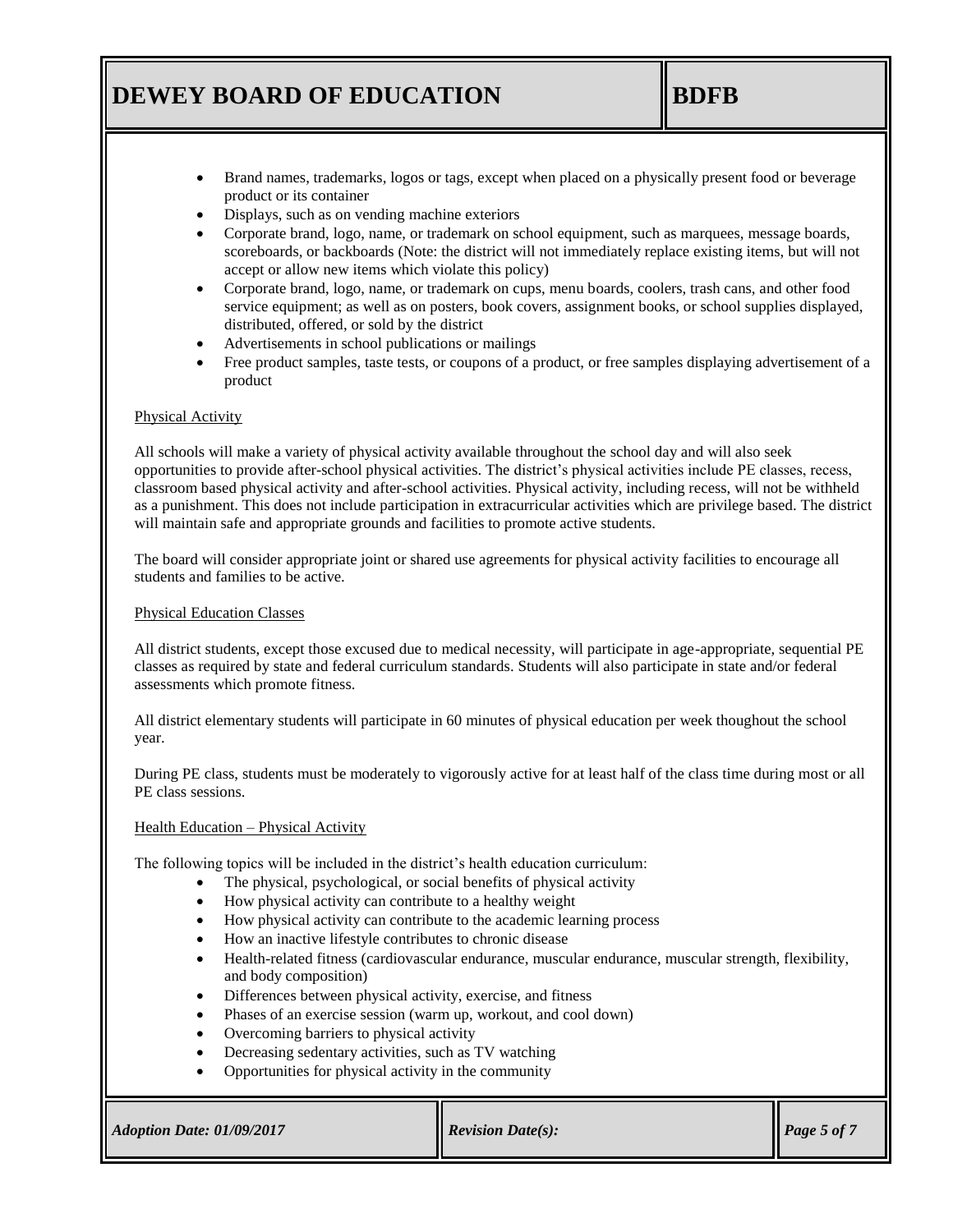# **BDFB**

- Preventing injury during physical activity
- Weather-related safety (e.g., avoiding heat stroke, hypothermia, and sunburn while being physically active)
- How much physical activity is enough (determining frequency, intensity, time, and type of physical activity)
- Developing an individualized physical activity and fitness plan
- Monitoring progress toward reaching physical activity plan goals
- Dangers of using performance-enhancing drugs, such as steroids
- Social influences on physical activity (media, family, peers, culture)
- How to find valid fitness information or services
- How to influence, support, or advocate for others' physical activity
- How to resist peer pressure that discourages physical activity

### Recess (Elementary School Student)

All elementary sites will offer at least twenty (20) minutes of recess every school day, except when early dismissal or similar scheduling requirements make this impractical. Recess is separate from PE classes.

Time for hand washing, putting away coats, etc. will be built into recess transition periods to ensure students have adequate time for both recess and eating. For classes who participate in recess prior to lunch, adequate hand washing facilities will be readily available to ensure proper hygiene prior to eating.

Recess will be outside unless weather or other emergency conditions make this inadvisable. If recess is conducted inside, efforts will be made to promote physical activity during recess. This includes activities such as shared gymnasium, walking in the hallways, and classroom physical activity.

Recess monitors will encourage students to be active and will serve as role models by being physically active alongside students when practical.

### Physical Activity in the Classroom

To increase attention to learning and to promote wellness, all students will be provided with brief, periodic activity breaks for stretching. Movement and kinesthetic learning will be routinely incorporated into lessons for all subjects.

### Active Transport

The district supports active transport to and from school, such as walking and biking. The administration will encourage this behavior by:

- Designating preferred routes to school
- Promoting activities such as International Walk to School Week, National Walk and Bike to School Week
- Providing secure storage facilities for bicycles and helmets
- Providing instruction on walking/bicycling safety
- Using crossing guards
- Establishing crosswalks near the school sites

### Other Activities to Promote Wellness

| Adoption Date: 01/09/2017 |  |
|---------------------------|--|
|---------------------------|--|